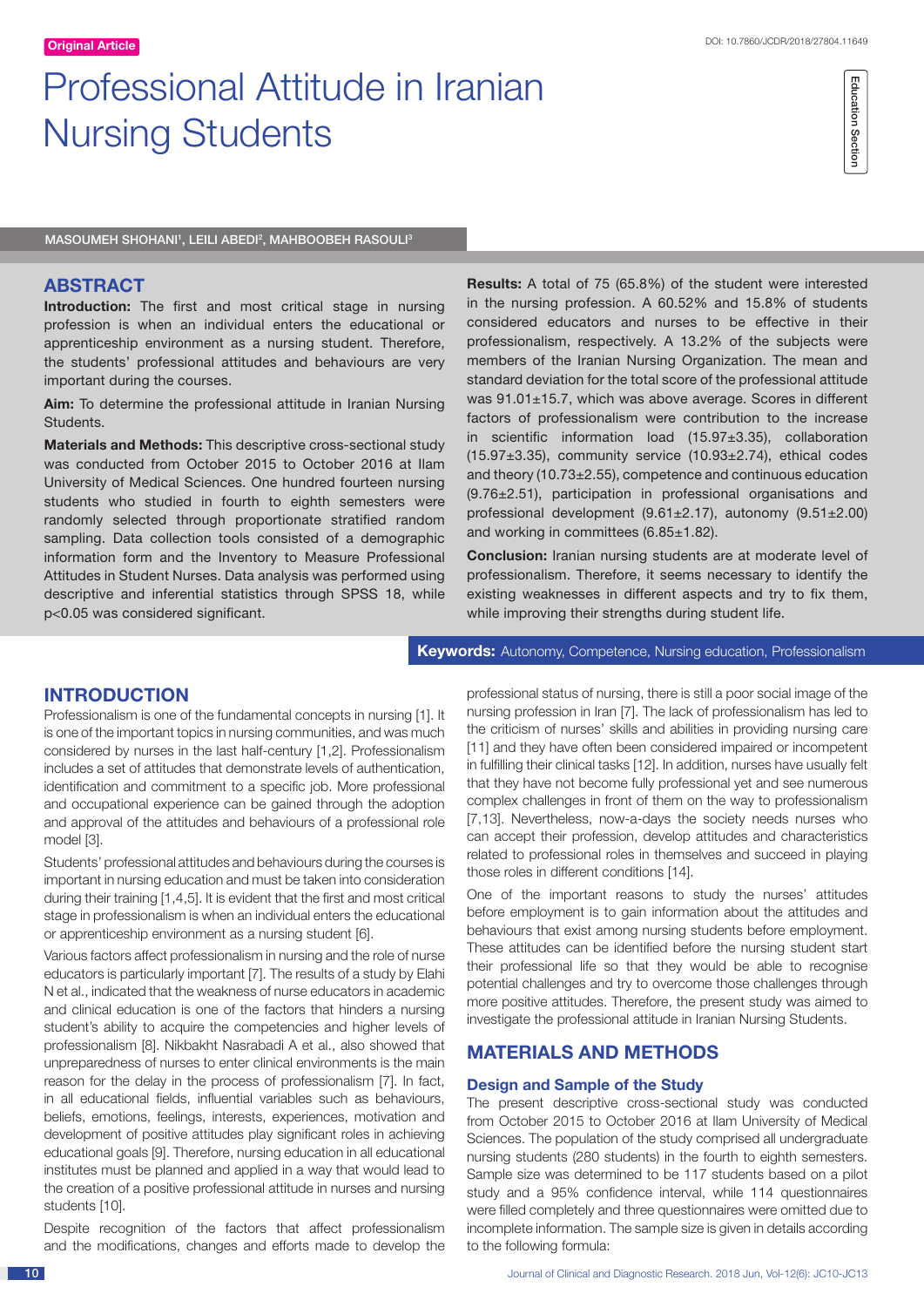$$
n = \frac{N (z_{1-\frac{\alpha}{2}})^2 \times \sigma^2}{(N-1)d^2 + (z_{1-\frac{\alpha}{2}})^2 \times \sigma^2}
$$

d=10%  $\delta$ =.58  $\alpha$ =.05  $z_{1-\alpha/2}$ =1.96 N=117

The subjects were randomly selected through proportionate stratified random sampling. The inclusion criteria were being a nursing undergraduate, consent to participate in the study and the exclusion criteria were being guest and transfer students. The participants were selected randomly and after being informed about the research goals and being ensured about the anonymity of the questionnaires, they gave their consent to take part in the study. Thus, they were asked to fill out the questionnaires on the same day. Fourth to sixth semester students with clinical education experience completed the questionnaire on the university campus after the end of one of their classes and seventh and eighth semester students were invited to the faculty office to fill out the questionnaire, since they attended different courses.

#### **Research Instruments**

One of the data collection tools was a demographic information form to be filled out by nursing undergraduates. The form comprised the variables of age, gender, semester and items related of interest in the profession, membership in the Iranian Nursing Organization and the individuals who would affect the professionalism of nurses.

Another tool used to gather data was the Inventory to Measure Professional Attitudes in Student Nurses (IPASN). This scale measured nursing undergraduates' attitudes towards professionalism and its levels. It is the only tool that is available to measure nursing undergraduates' attitudes towards professionalism and was first devised by Hisar F et al., [4] and developed by Çelik B et al., [10]. This scale consists of 28 items grouped according to eight different factors based on the five-point Likert scale. Eight different factors of professional attitude included in this inventory are contribution to the increase in scientific information load (6 items), autonomy (3 items), collaboration (5 items), competence and continuous education (3 items), participation in professional organisations and professional development (3 items), working in committees (2 items), community service (3 items), and ethical codes and theory (3 items). The questions were answered based on a fivepoint Likert scale (1=completely disagree, 2=disagree, 3=no idea, 4=agree, 5=completely agree). The scale was translated into Persian after getting permission from the authors. Then, its validity was tested with the participation of 10 nursing lecturers. After some revisions, the internal consistency of the inventory was measured to be 0.96 using Cronbach's Alpha. The reliability was calculated using test-retest with an interval of ten days and the Pearson's coefficient of correlation was 0.81.

## **DATA ANALYSIS**

Data analysis was carried out using descriptive and inferential statistics through SPSS 18, while p<0.05 was considered significant.

#### **Research Ethics**

The present study was conducted after getting permission from the Committee of Research at Ilam University of Medical Sciences in accordance with the ir.medilam.rec.1394.85 ethical code. The affiliated departments in the faculty of nursing and midwifery also agreed with the performance of the project.

#### **RESULTS**

The nursing students were within the age range of 19-45 with the mean and standard deviation of 22.71±3.13. The majority of the participants (60.5%) were female, 88.6% were single, 65.8% said they were interested in the nursing profession, the majority of them (69.3%) lived in the dormitory, 60.52% said that the nursing educators had been effective in their Professionalism and 15.8% considered the nursing personnel as the most influential factor in their professionalism. Only 13.16% of the subjects were members of the Iranian Nursing Organization [Table/Fig-1].

| <b>Variable</b>                                                                              | <b>Status</b>                    | <b>Number</b>  | Percentage               |  |  |  |
|----------------------------------------------------------------------------------------------|----------------------------------|----------------|--------------------------|--|--|--|
| Age (years)                                                                                  | Minimum: 19                      | Mean: 22.71    | Standard deviation: 3.13 |  |  |  |
|                                                                                              | Maximum: 45                      |                |                          |  |  |  |
| Gender                                                                                       | Male                             | 45             | 39.5                     |  |  |  |
|                                                                                              | Female                           | 69             | 60.5                     |  |  |  |
| Marital status                                                                               | Married                          | 13             | 11.4                     |  |  |  |
|                                                                                              | Single                           | 101            | 88.6                     |  |  |  |
| Semester                                                                                     | Fourth to sixth                  | 78             | 68.4                     |  |  |  |
|                                                                                              | seventh and eighth               | 36             | 31.6                     |  |  |  |
| Interest in<br>the nursing<br>profession                                                     | Yes                              | 75             | 65.8                     |  |  |  |
|                                                                                              | <b>No</b>                        | 39             | 34.2                     |  |  |  |
| Place of<br>residence                                                                        | Dormitory                        | 79             | 69.3                     |  |  |  |
|                                                                                              | With the family                  | 30             | 26.32                    |  |  |  |
|                                                                                              | Friend's home                    | 3              | 2.63                     |  |  |  |
|                                                                                              | Other                            | $\overline{2}$ | 1.75                     |  |  |  |
| Membership<br>in the Iranian<br>Nursing<br>Organization                                      | Yes                              | 15             | 13.16                    |  |  |  |
|                                                                                              | <b>No</b>                        | 99             | 86.84                    |  |  |  |
| Individuals and<br>factors that affect<br>professionalism                                    | Nursing educators                | 69             | 60.52                    |  |  |  |
|                                                                                              | Nursing personnel                | 18             | 15.80                    |  |  |  |
|                                                                                              | Hospital clinical<br>environment | 27             | 23.68                    |  |  |  |
| [Table/Fig-1]: Demographic variables for the nursing students participating in the<br>study. |                                  |                |                          |  |  |  |

Mean and standard deviation for the total professional attitude score was 91.01±15.7. Mean scores on different factors are given in [Table/Fig-2].

| <b>Professional attitude</b>                                                                                        | Range    | Mean±Standard deviation |  |  |  |
|---------------------------------------------------------------------------------------------------------------------|----------|-------------------------|--|--|--|
| Total professional attitude                                                                                         | 28-140   | $91.01 \pm 15.7$        |  |  |  |
| <b>Factors</b>                                                                                                      |          |                         |  |  |  |
| Contribution to the increase of<br>scientific information load                                                      | $6 - 30$ | $15.97 \pm 3.35$        |  |  |  |
| Autonomy                                                                                                            | $3 - 15$ | $9.51 \pm 2.00$         |  |  |  |
| Collaboration                                                                                                       | $5 - 25$ | $15.97 \pm 3.35$        |  |  |  |
| Competence and continuous<br>education                                                                              | $3 - 15$ | $9.76 + 2.51$           |  |  |  |
| Participation in professional<br>organizations and professional<br>development                                      | $3 - 15$ | $9.61 \pm 2.17$         |  |  |  |
| Working in committees                                                                                               | $2 - 10$ | $6.85 \pm 1.82$         |  |  |  |
| Community service                                                                                                   | $3 - 15$ | $10.93 \pm 2.74$        |  |  |  |
| ethical codes and theory                                                                                            | $3 - 15$ | $10.73 \pm 2.55$        |  |  |  |
| <b>[Table/Fig-2]:</b> Mean scores for different factors of the professional attitude among<br>the nursing students. |          |                         |  |  |  |

There is a significant relationship between the total professional attitude score and the semester (p<0.01) and gender (p<0.003). However, there is no statistically significant relationship between the variables of interest in the nursing profession and age and the total professional attitude score (p>0.05) [Table/Fig-3].

## **DISCUSSION**

This study was conducted to determine the professional attitude in Iranian Nursing Students. The results of the study showed the 39.5% and 60.5% of students were male and female, respectively.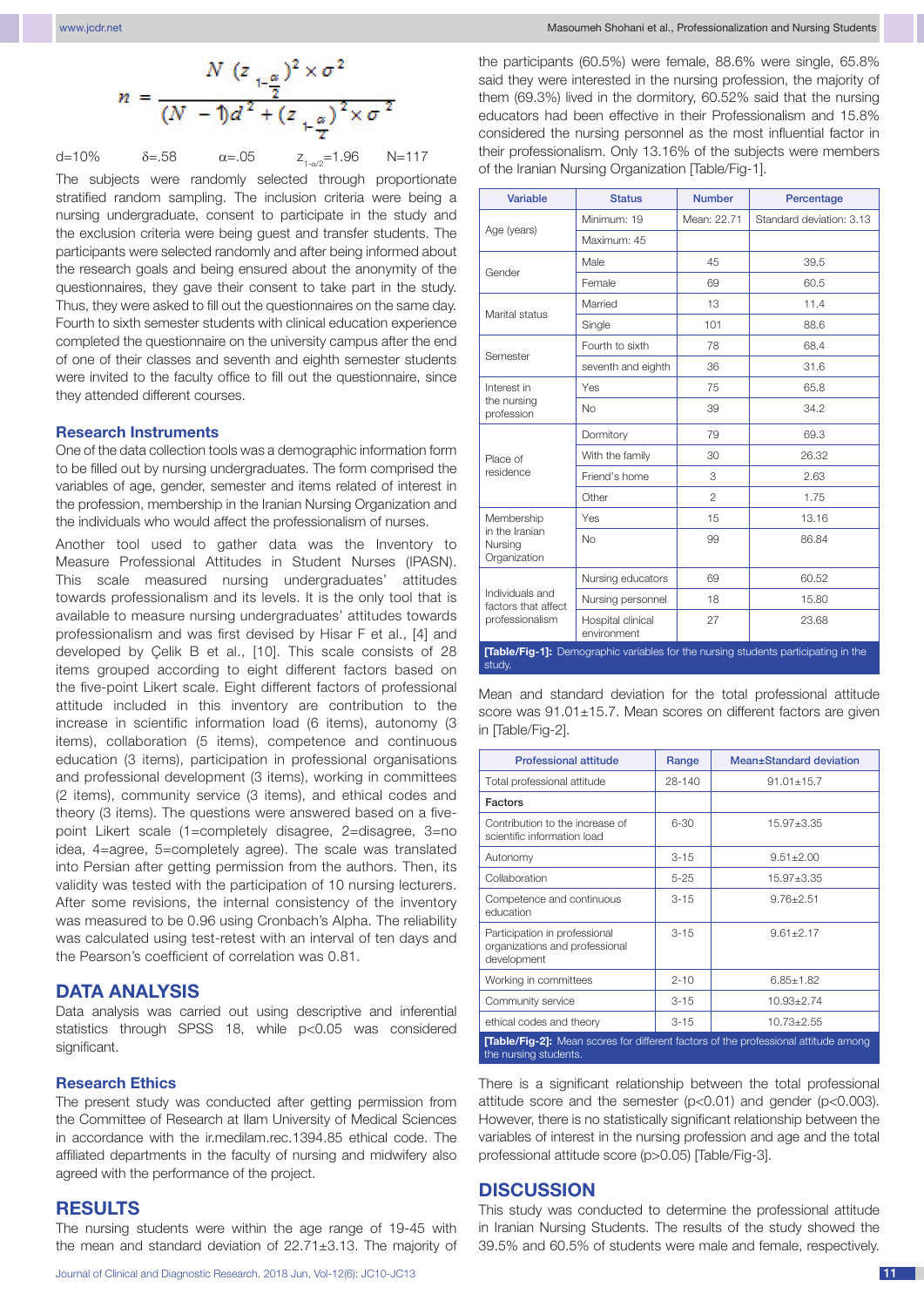| <b>Variables</b>                                                                                              |           | <b>Professional Attitude</b><br>Score Mean (SD) | p-value |  |  |  |
|---------------------------------------------------------------------------------------------------------------|-----------|-------------------------------------------------|---------|--|--|--|
| Gender                                                                                                        | Male      | 96.4 (16.3)                                     | 0.003   |  |  |  |
|                                                                                                               | Female    | 87.5 (14.4)                                     |         |  |  |  |
| Age (years)                                                                                                   |           | 22.7(3.2)                                       | 0.31    |  |  |  |
|                                                                                                               | $\leq 4$  | 93.3(15.6)                                      | 0.01    |  |  |  |
| Semester                                                                                                      | $5-6$     | 92.1(14.7)                                      |         |  |  |  |
|                                                                                                               | >7        | 80.1 (19.7)                                     |         |  |  |  |
|                                                                                                               | Yes       | 92.4 (14.8)                                     |         |  |  |  |
| Interest in the nursing profession                                                                            | <b>No</b> | 89 (20.5)                                       | 0.4     |  |  |  |
| <b>Table/Fig-31:</b> The relationship between Professional Attitude Score and demographic<br>characteristics. |           |                                                 |         |  |  |  |

The results also showed that 65.8% of the students were interested in the nursing profession.

Nursing students stated that nursing educators and the nursing personnel had the highest effects on their professionalism, respectively. The role of nursing educators seems to be particularly important in this regard [7], and it can be said that any kind of shortcoming or negligence on the part of the educators might have detrimental effects on the process of professionalism. Elahi N et al., consider scientific and practical weaknesses of nursing educators as obstacles in front of the nursing students to gain competency and become professional [8].

In addition to educators, nurses with clinical experiences also play an important role in the professionalism of the nursing students. Undoubtedly, a nurse's positive or negative attitude can also affect the attitudes of nursing students. The results of the previous studies [2,15] show that the years of working experience acquired as a nurse are significantly related to professionalism. Altiok HO et al., carried out a qualitative study about the meaning of professionalism for the nursing students and concluded that the awareness of educators, nurses and other team members regarding the importance of their roles, their relationships with the nursing students, the status of the role model and the clinical environment were the factors related to the development of a professional identity in nursing students [16].

Professionalism has some particular aspects. One of the important aspects of professional attitude in nursing students is the academic load of the students. This aspect got the mean score of 15.97 $\pm$ 3.35 in this study. When the students are encouraged in the process of learning and participate in this process actively, they can develop a professional identity in a much more efficient manner [17]. A factor that can contribute the academic load of the students is giving them feedback on their performance. In this regard, Anderson EE et al., stated that educators and trainers' provision of feedback can lead to an increase in the nursing students' self-confidence, autonomy and professionalism [18].

Another important aspect of professionalism in nursing is professional autonomy. The evidence indicates that the level of autonomy among nurses and nursing students is low. A study conducted about professional autonomy among students of medical sciences who were in their fourth year of education showed that the students of midwifery, medicine and nursing got the highest scores regarding professional autonomy, respectively [19].

In gaining professional autonomy, nurses face challenges such as a vague definition of autonomy, use of inappropriate tools to measure autonomy, lack of a theory related to nursing autonomy, improper education for the nursing students and emphasis on traditional training on the part of the educators, failure in cooperation and teamwork, lack of support on the part of the administrators and inappropriate management structure [20]. Doing autonomous professional activities is an important criterion that must be paid attention to by nurses and nursing students [21]. Howkins EJ et al., focused on the importance of political awareness and teamwork in the definition of professionalism [21].

Nursing students are also willing to perform autonomous activities. One of the these in the study of Altiok HO et al., was taking care of a patient by the nursing students only, particularly when they gave that care without an educator's supervision [16]. This was exactly what gave them a sense of competence and professionalism. Anderson EE et al., also stated that when nursing students operate independently of their educators, they feel they are real nurses and have better relationship with their patients [18].

Collaboration has also been recognised as an aspect of professionalism. Collaboration and teamwork are essential elements in nursing [22] and increase in collaboration among nurses is a critical factor and a key strategy that helps maintain a safe and effective clinical environment [23]. However, there are several challenges in the area of collaboration among nurses and nursing students [24]. The results of this study showed a high mean score of 15.97±3.35 from the viewpoint of students, indicating that they are willing to collaborate and participate in teamwork. However, collaboration is something that must be taught to the nursing students [24]. Collaboration is in fact a two-way process, and all clinical teams should provide nursing students with their full support and assistance. The clinical staff should trust the nursing students and collaborate with them. From the view of nursing students and nursing educators, low collaboration on the part of the clinical staff is one of the internship problems [25].

Providing patients with knowledge-based care is an important and influential aspect of nursing students' professionalism. Kapborg I et al., stated that when nursing students give clinical care with awareness, they create a sense of being useful [26]. Andersson EP also argued that power of knowledge is very valuable in nursing students' understanding of professionalism [27]. In fact, assuming responsibility for their actions enables nursing students to feel competent and strong [28].

Yet another important aspect of professionalism is membership in professional organizations [29]. In this study, few students of nursing (13.16%) were members of the Iranian Nursing Organization. Considering the age of the Iranian Nursing Organization and the role it plays in the professionalism of nurses, a small number of nurses are members of this organization. In a study carried out by Wynd CA, few nurses were members of professional organizations such as ANA, but the same small number got higher scores in regard with professionalism [2].

One other significant aspect of professionalism is participation in teamwork. Team membership, participation in the processes of care-giving and working like a nurse are important concepts in the experience of professionalism among nursing students [16]. Team membership contributes to the increase in self-confidence and autonomy and improves relationships with others, i.e., develops abilities necessary to participate in teamwork. The results of a study by Bradbury-Jones C et al., also showed that students' collaboration with nurses and their participation in teamwork help them feel empowered [28].

According to the definition of nursing, one major role of the nurses in a society is the provision of social value. Although the social value aspect of professionalism was only measured through three items in this study, the higher-than-average score on this aspect showed that the participants in the study were willing to provide social value. As a matter of fact, not only do nurses have a responsibility to take care of patients, but also they play an important role in the rehabilitation of the sick people and well-being of the healthy individuals.

An important and valuable aspect of professionalism is observance of the code of ethics; a topic taken into account by previous studies. Wade GH refers to defending the patients' rights as one of the responsibilities of a professional nurse [30]. In fact, a very important dimension of professional nursing is the nurse's awareness of ethical and legal responsibilities [26]. Nurse's awareness of these